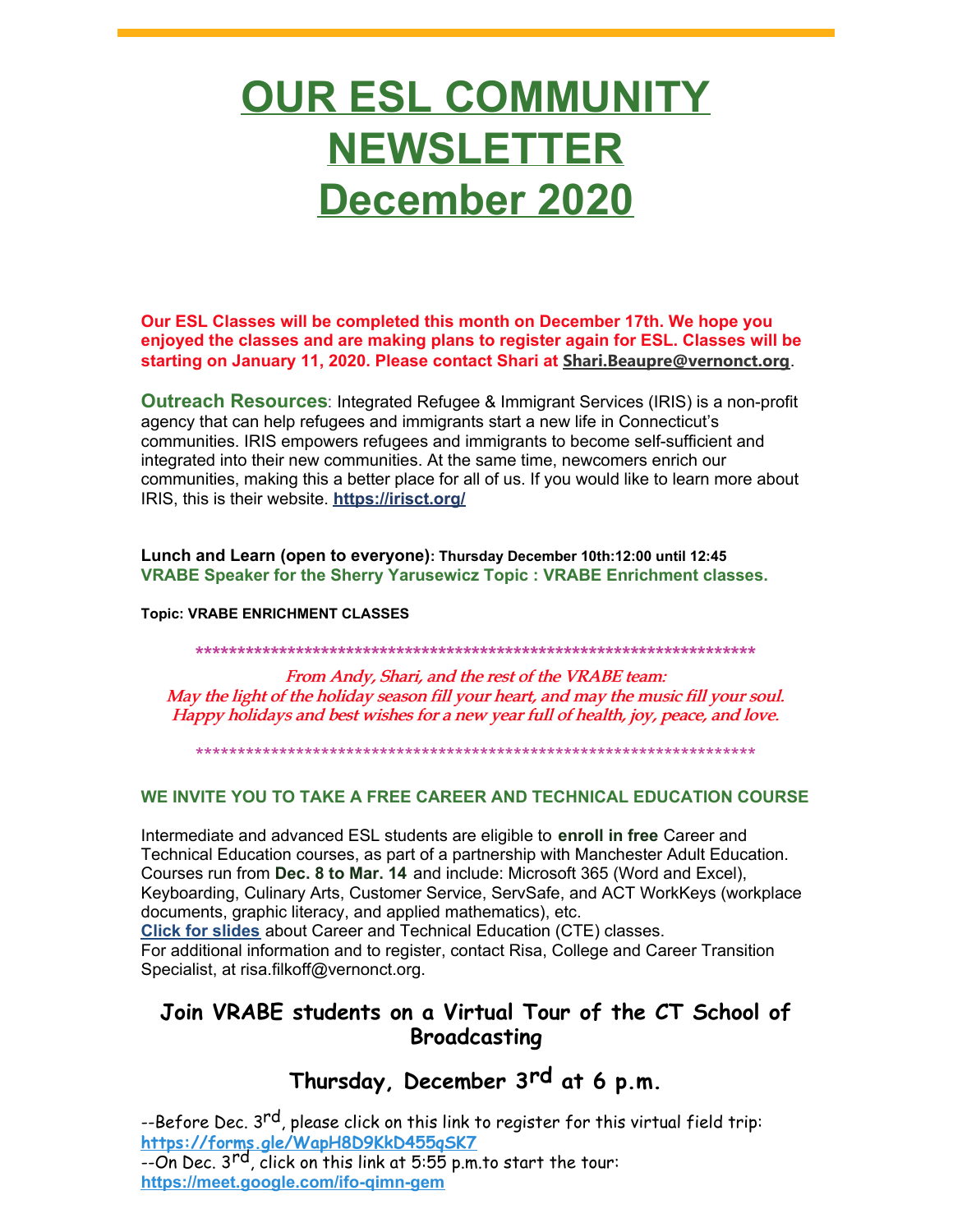--Join us to explore a career in CSB Media Arts-broadcast TV and radio --CSB offers training in Web Development, Social Media Marketing, Mobile App Design and Development, Digital Filmmaking and Broadcast Media. CSB Media Arts Center training is on site, online, or hybrid. Visit **https://gocsb.com/**.

# **Have a safe Holiday Season**

#### **STUDENT EXCHANGE**

**Abbas Ghaem Iran EOS**

**Hope in the time of Covid** Hope A line of a poetry from our great poet (HAFEZ). He said:

"This time which is more bitter than poison, will pass away . A time as sweet as sugar will be back"

These months and the days were so bad, due to COVID-19 that it has caused English classes to be closed - many things we have to do now alone. There is anxiety for an election that we do not know, what consequence will be for the US and Iran, my home.

#### **Carmen Centeno Puerto Rico EOS**

Autumn a season of the year between Summer and Winter, most of people called it Fall, because leaves changed color and fall from the trees. Autumn also brings colder weather; temperatures start to decrease and days are shorter and nights longer. The birds migrate to warmer places and bears start to hibernate and prepare for the Winter. Autumn comes with one of the most important holidays, Thanksgiving! Time to share with friends and family around the table and feel thankful and blessed,

Please find attached of the maple tree of my house, one of my favorite things to see in this season.





**Places in CT to Visit**

#### **Pablo Aguero Costa Rica WHS**

**Thank you** Pablo for sharing this web site as a place for us to travel in our cars.

**https://www.ctvisit. com/articles/topfall-foliage-drivesin-connecticut**

**Seunghong An South Korea MPL ESL The scenery of Harkness Memorial State Park in fall**

I knew about Harkness Memorial State Park in New London, CT. last summer. It was recommended as place to visit in the summer season because of the location by sea. I went to the park with my daughter on a Sunday in late fall. It felt more spacious because it's located by the sea. Many people with their families were at the park. Some people



### **Health Education**

#### **National Observances**

**December 1 World AIDS DAY**

#### **National Handwashing Awareness Week (Dec. 6–12)**

Steps to washing your hands properly 1. Wet your hands with clean — preferably running — water. 2. Apply enough soap to cover all surfaces of your hands and wrists. 3. Lather and rub your hands together briskly and thoroughly. Make sure to scrub all surfaces of your hands, fingertips, fingernails, and wrists. 4. Scrub your hands and wrists for at least 20 seconds. 5. Rinse your hands

and wrists under clean preferably running water.

6. Dry your hands and wrists with a clean towel, or let them air-dry. 7. Use a towel to turn off the faucet.

#### **What song can you sing while you wash your hands?**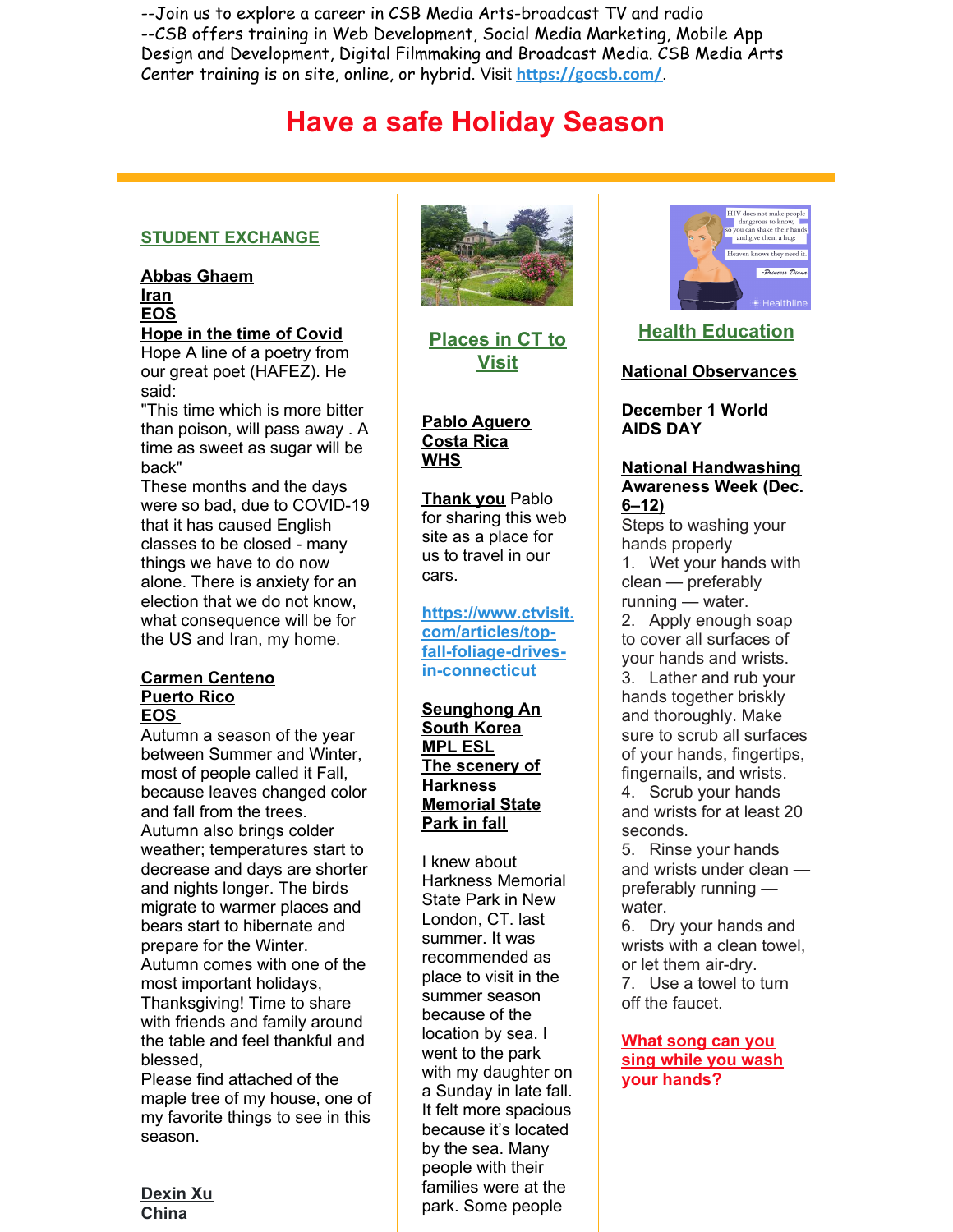#### **EOS and Tolland**

Fall is my favorite season. There are many reasons why I love Fall and why I think it's the best season. First is its perfect weather. Fall has the cool months right between the hot summer and chilling winter. It's the best time to go camping or fishing or hiking or anything else with your family or friends. Second, Fall has magnificent colors, for instance, a variety of shapes of leaves, blue sky, and lake, gorgeous landscape. Finally, Fall is the harvest season. Dropping ears of rice promise another good harvest. The farmers celebrate the plentiful harvest, full of joy.

#### **Qamrah Alsubiae: Saudi Arabia MPL ESL**

**How's your comfort zone?** How many times have you carried your luggage to departure from one distance to another or even from one country to another? Several times many of us have traveled physically from different countries so that we can meet our many goals in life. But has anyone experienced departure from your comfort zone? Have you thought about yourself and us; the "new you" we will be in? Going into a different comfort zone and what it takes? How much this trip cost us and how much will we gain as well? We have to depart from our comfort zone. Isn't that true?!! Some of us are in a comfort zone and we are stuck in it and we do not want to leave. If you resist the change in daily habits, thinking skills, knowledge, eating habits, and anything related to your new environment, health system or your social-environmental system you should rethink for yourself. The comfort zone's departure starts with selfawareness. We should know about themselves and our mission in life. Maybe you are now wondering, "Is that something easy or hard to do?" I will tell you, that life is a journey with a different process

were enjoying flying a kite in the blue sky. I felt my mood was calm and peaceful from the surrounding of mansion and the gardens. The scenery of trees and the forest in the sunset was very beautiful as a painting.